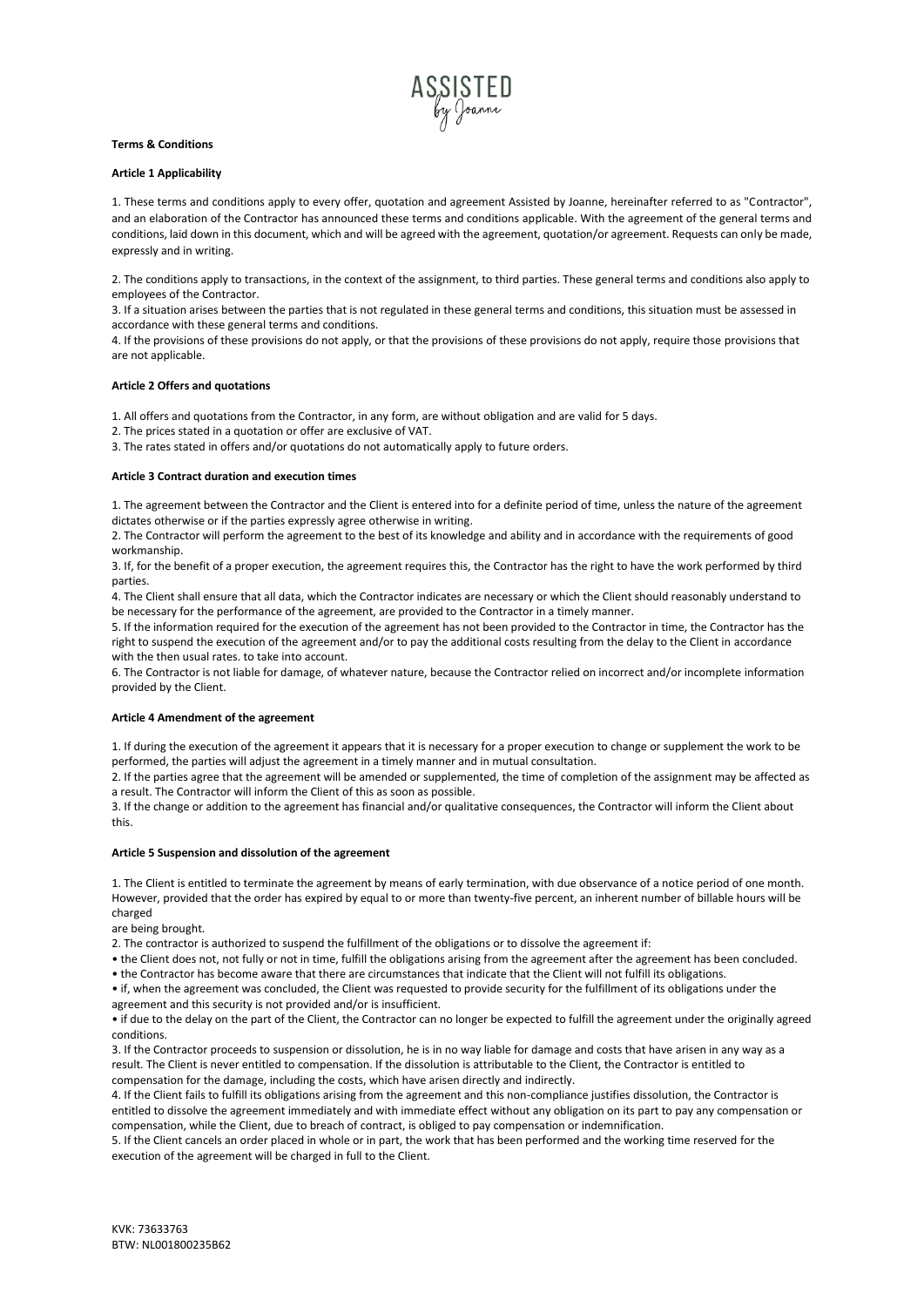

#### **Article 6 Payment and collection costs**

1. Payment must be made within fourteen (14) days of the invoice date, in a manner to be indicated by the Contractor.

2. After the expiry of fourteen days after the invoice date, the Client is immediately in default without further notice of default; From the moment of default, the Client owes statutory interest on the amount due.

3. In the event of liquidation, bankruptcy or suspension of payment of the Client, the Contractor's claims and the Client's obligations towards the Contractor will be immediately due and payable.

4. Payments made by the Client always serve in the first place to settle all interest and costs owed, and in the second place for payable invoices that have been outstanding the longest, even if the Client states that the payment relates to a later invoice.

5. If the Client is in default or fails to fulfill one or more of its obligations, all extrajudicial and judicial costs incurred in obtaining payment will be borne by the Client.

6. If the Contractor has demonstrably incurred higher costs than was reasonably necessary, these costs will also qualify for reimbursement.

#### **Article 7 Confidentiality**

1. Both parties are obliged to maintain the confidentiality of all confidential information obtained from any source under this Agreement. This includes all confidential information regarding the activities of the Client and its affiliated companies. For the rest, information is considered confidential if this has been communicated by the other party or if this results from the nature of the information. 2. Violation of this obligation is a valid reason for the injured party (Contractor or Client) for immediate termination of the agreement.

## **Article 8 Liability**

1. The Contractor is liable vis-à-vis the Client for the damage suffered by the Client as a result of the Contractor's failure to comply with this agreement, to comply with it on time or to do so properly, with the exception of force majeure. Force majeure is understood to mean circumstances as a result of which full or partial fulfillment of the agreement cannot reasonably be expected of the Contractor. 2. Except in the case of intent or gross negligence on the part of the Contractor, the Contractor is only liable for damage caused by an attributable shortcoming during or on the occasion of the execution of the agreement, up to a maximum of the amount that is paid out under its liability insurance in the relevant case, minus the amount of deductible. If in any case the insurer does not pay out or if the damage is not covered by the insurance, the Contractor's liability is limited to a maximum of the amount of fee that has been agreed for the relevant assignment.

3. The Contractor is not liable for damage, of whatever nature, caused by the fact that the Contractor relied on incorrect and/or incomplete information provided by or on behalf of the Client.

4. Compensation for consequential damage, indirect damage, loss suffered, lost profit, lost income or other trading loss of the Client, regardless of the way in which this occurred, is not eligible for compensation by the Contractor. In such cases, the Contractor is not responsible for compensation to the Client.

5. All claims of the Client pursuant to this article lapse after sixty days (60) after termination of work by the Contractor.

6. The foregoing provisions are without prejudice to any liability under mandatory law.

## **Article 9 Force majeure**

1. Force majeure in these general terms and conditions is understood to mean, in addition to what is understood in this regard in the law and jurisprudence, all external causes, foreseen or unforeseen, over which the Contractor can exercise no influence, but as a result of which the Contractor is unable to fulfill its obligations. come.

2. The Contractor also has the right to invoke force majeure if the circumstances that prevent (further) fulfillment arise after the Contractor should have fulfilled its obligation.

3. During force majeure, the Contractor's obligations are suspended. If the period in which fulfillment of the obligations by the Contractor is not possible due to force majeure lasts longer than two months, both parties are entitled to dissolve the agreement without there being any obligation to pay compensation in that case.

#### **Article 10 Intellectual property**

1. The Contractor reserves the rights and powers to which it is entitled under the Copyright Act and other intellectual laws and regulations. 2. The Contractor has the right to use the knowledge gained by the execution of an agreement for other purposes, insofar as no strictly confidential information of the Client is disclosed to third parties.

Article 11 Applicable law and disputes

1. All legal relationships to which the Contractor is a party are exclusively governed by Dutch law, even if an obligation is wholly or partially performed abroad or if the party involved in the legal relationship is domiciled there.

2. The court in the Contractor's place of business has exclusive jurisdiction to hear disputes, unless the law prescribes otherwise. Nevertheless, the Contractor has the right to submit the dispute to the competent court according to the law.

3. The parties will only appeal to the courts after they have made every effort to settle a dispute in mutual consultation.